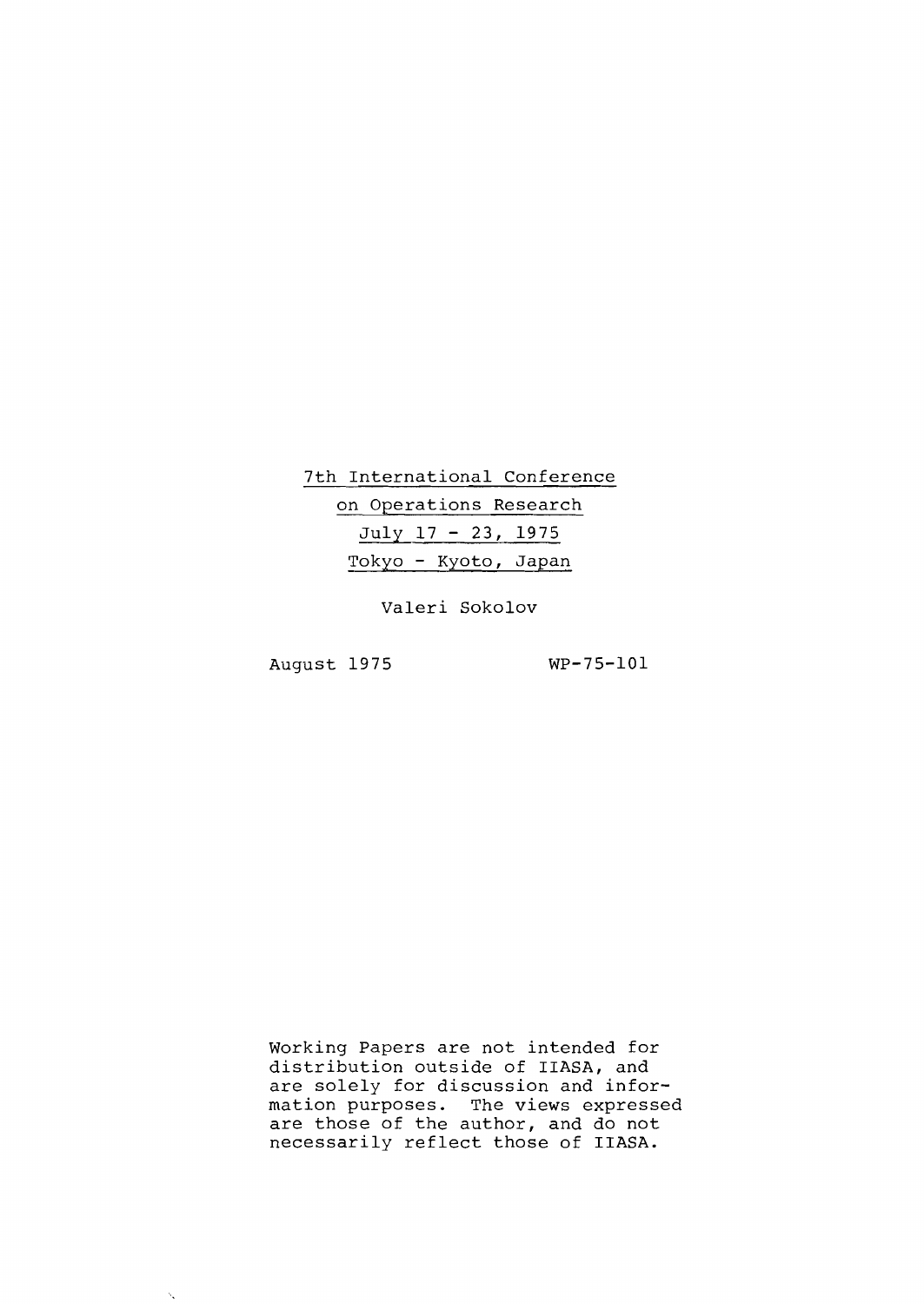$\epsilon$  $\star$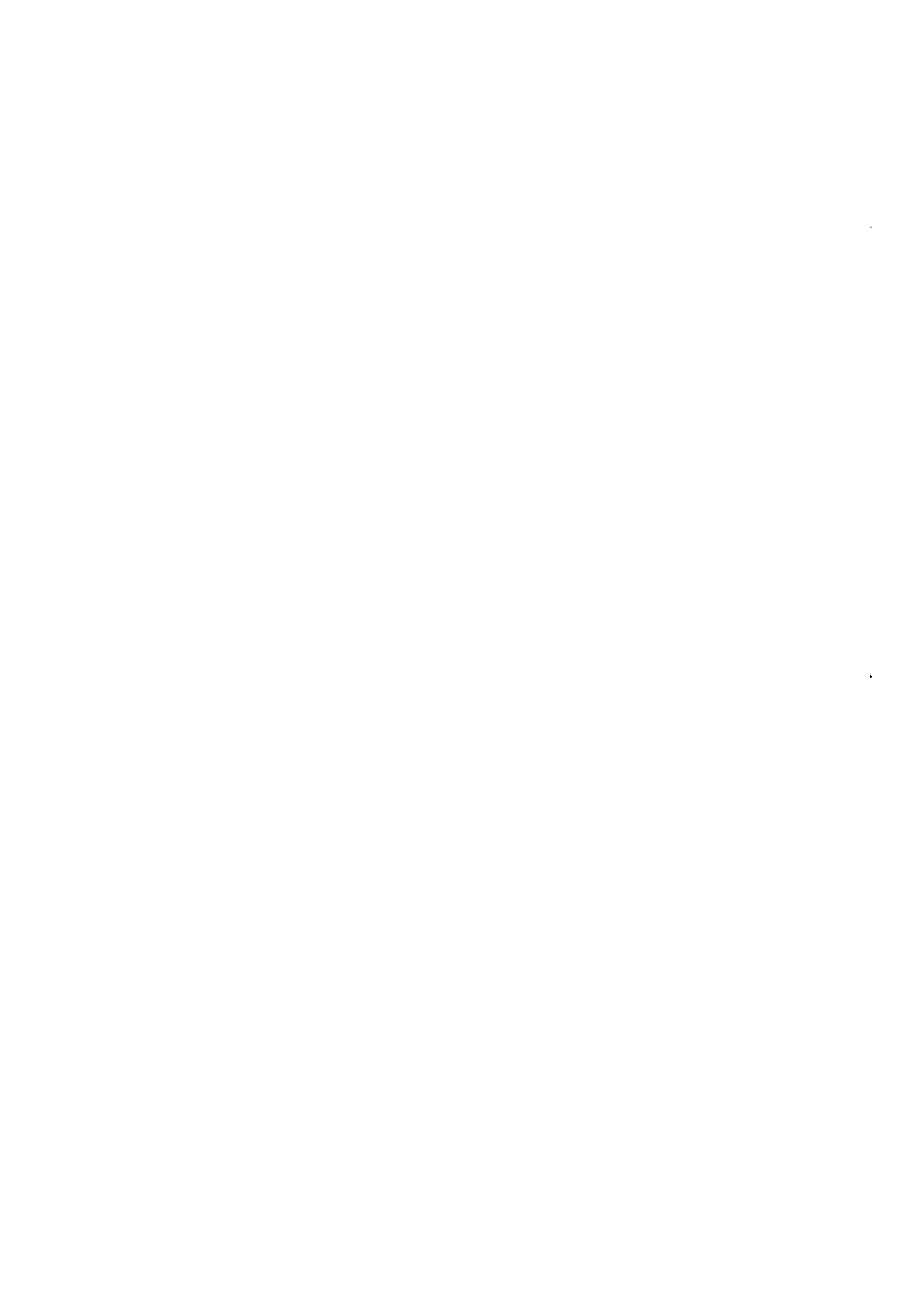# 7th International Conference on Operations Research July 17 - 23, 1975 Tokyo - Kyoto, Japan

Valeri Sokolov

At the 7th International Conference on Operations Research, I was engaged as a chairman of the Urban Planning Workshop. Thus in what follows, I will report only on the activities related to the Workshop, but not to the whole conference. There were two interrelated forms of activities, <sup>a</sup> field trip to the Tokyo Metropolitan Government and the Workshop itself, both having clearly visible ad hoc features in their organization.

## I. Summary of the Urban Planning Field Trip

The trip attracted <sup>26</sup> participants from six countries (Japan, USA, USSR, UK, India, Indonesia). The field trip presentation was made by two representatives of the Planning Department of the Tokyo Metropolitan Government (Mr. T. Okamoto and Mr. K. Horie), as well as Dr. S. Ito, who is the professor of the Tokyo University. The discussion topics may be conventionally classified into three basic groups:

**1.** Discription of the current situation in Tokyo as related to population processes, housing and transportation systems, and characterization of the Tokyo medium-term plan.

2. Discussion of the solution for the specific problems (garbage transportation and processing pollution problems, transportation networks, earthquakes).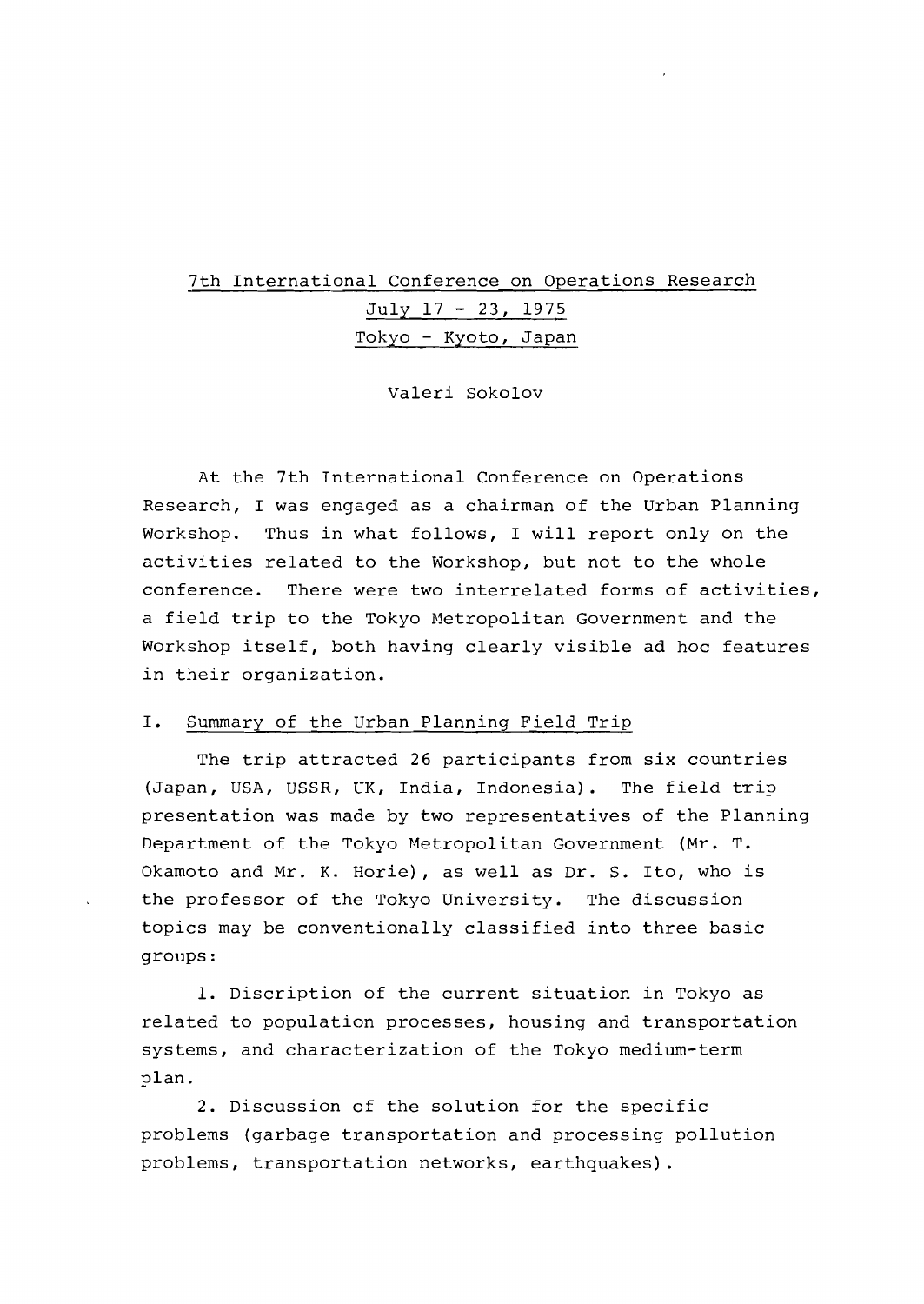3. Discussion of planning methodology.

There was no proper balance among these topics and an evident overemphasis was made on the discription of physical problems.

### **1.** Current Situation in Tokyo

According to the 1970 national census, the population decreased in <sup>20</sup> prefectures of Japan, while it increased in 26 other prefectures. This results in <sup>a</sup> labor force shortage in some places and overpopulation in such cities as Tokyo, Kyoto, Nagoya.

The population of the Tokyo Metropolitan region increased by 3.08 million in five years between 1965 and 1970, in spite of the out-migration which is growing. The radius of Tokyo is <sup>60</sup> - <sup>70</sup> km. Tokyo concentrates more than 50% of activities in such important areas as economics, banking, wholesaling, culture, education, etc. The daytime population ln Tokyo is about <sup>13</sup> million and it is expected to grow up to 15 million in 1980.

The National Capital Region Development Law was enacted in 1956 but Tokyo has continued to spread outward. To restrict growth, the law was revised in 1965 and the concept of the green belt was incorporated. The plan for the development of suburban areas has been set which suggests arranging <sup>18</sup> satellite cities so as to smoothly introduce industries and manage distribution of population. The plan for development of the Tokyo capital region (Tokyo plus seven prefectures) envisions launching large-scale projects, such as expressways, express trains, rebuilding of housing, new towns, etc.

One of the basic planning principles is land use zoning, which submits several areas with restricted urban development processes.

There is an urbanization promotion area and urbanization control area where no development is allowed.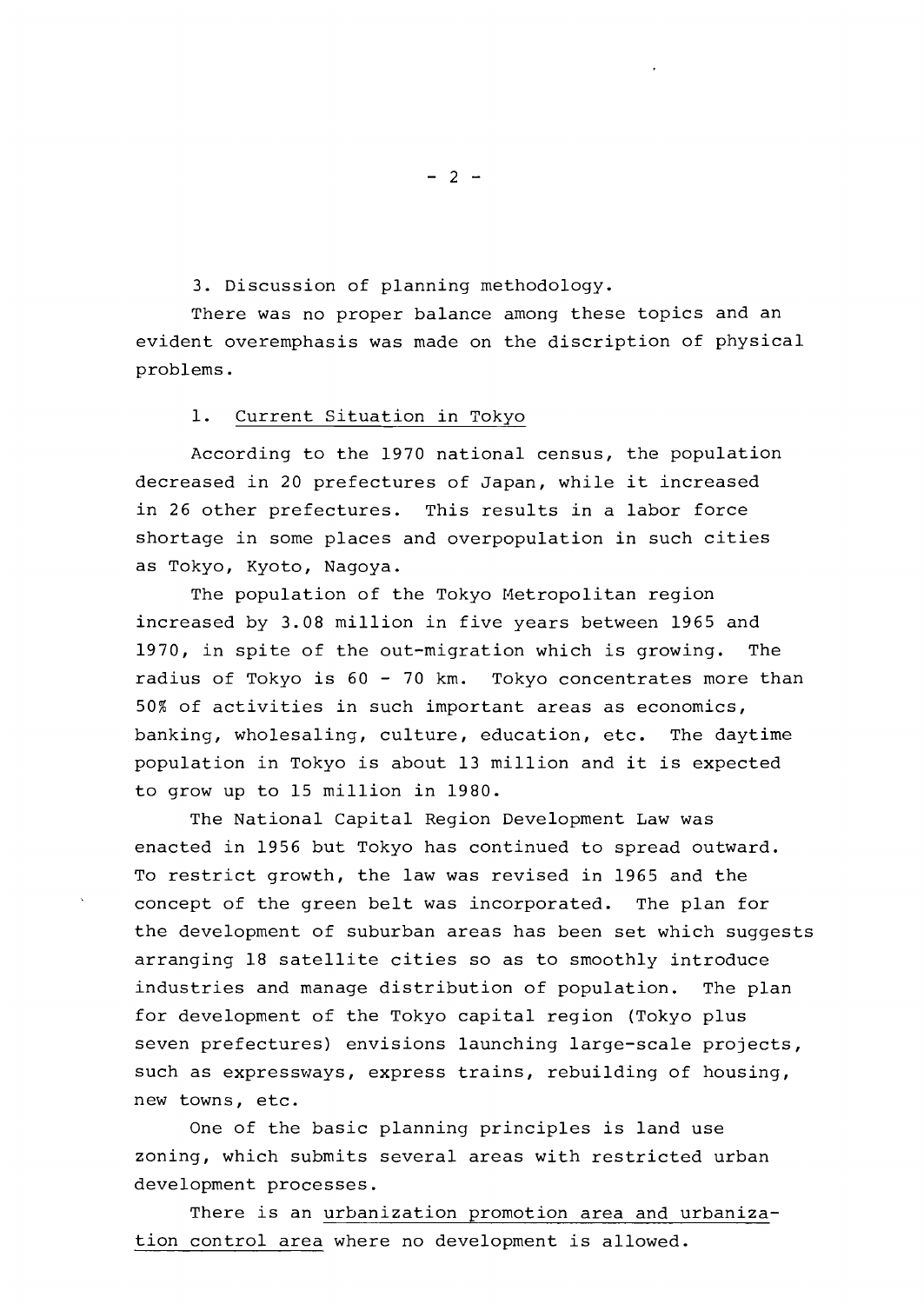Building height control districts are introduced with the purpose of providing not only enough sunshine, ventilation and lighting, but also to improve the general living environment.

Building bulk control districts are to ensure adequate urban space by limiting the ratio of total floor space of the building to its site area.

Fire-proof and quasi-fire-proof districts are to introduce fire-resistant structures as <sup>a</sup> collective antidisaster measure.

<sup>A</sup> special inspection is set up to cope with the earthquake disasters and to prevent them.

To cope with problems of overpopulation, transportation and housing, extensive rebuilding projects are under way. For example, such centers as Shinjuku and Ikebukuro were readjusted. This helps to rearrange the structure of Tokyo from <sup>a</sup> one nucleus to multi-nuclei and alleviate excessive concentration of population in the center. Other examples are the Koto Delta District and Tama New Town. Tama New Town, with <sup>a</sup> population of about 400,000 people, illustrates a population deconcentration measure.

Although the transportation system of Tokyo is continuously improving, the traffic problem is still far from the final solution.

<sup>A</sup> very good system of circular and arterial roads is now available. It is planned to introduce <sup>12</sup> routes of expressways with <sup>a</sup> total length of 171 km (eight routes are currently in use). An underground railway will have 11 lines with <sup>a</sup> total length of 287 km (eight lines with <sup>a</sup> length of 164 km are in operation).

There are about 2.5 million vehicles in Tokyo now. This results in many accidents, noise and air pollution. To cope with these problems, special measures are taken to isolate roads from housing (setting protecting walls, underground tunnels, etc.). To reduce the number of accidents and to eliminate traffic congestion, <sup>a</sup> computer control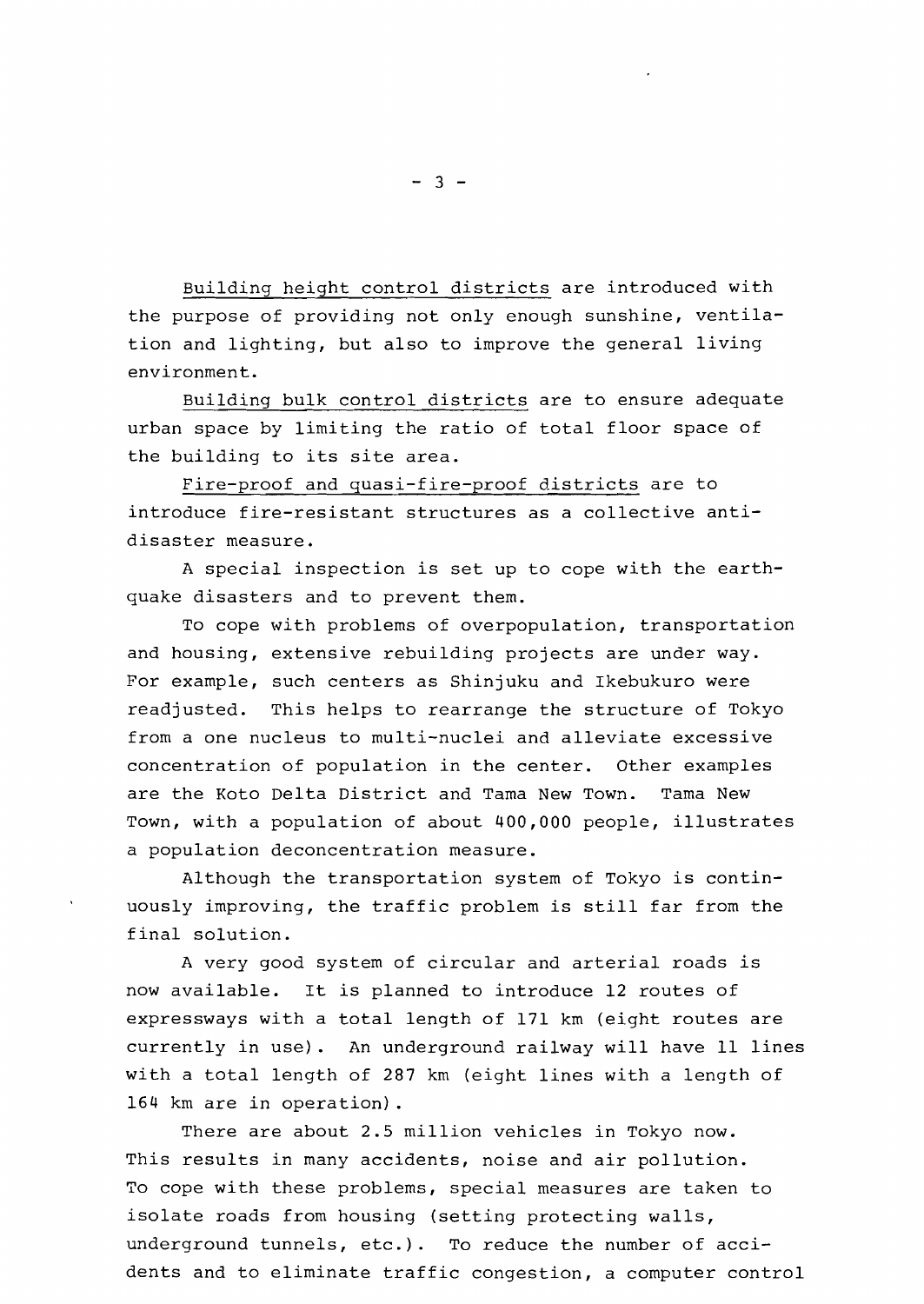traffic network will be arranged, hopefully by 1985. Negative effects of transportation systems result in debates about limiting road construction in Tokyo.

Due to the absence of an efficient land use strategy, the housing problem became more and more serious in Tokyo. The Municipal Government sees a solution in the simultaneous development of housing and land use policies. Some steps in this direction are being undertaken.

## 2. Solutions of Specific Problems

We were presented with several examples of approaches to solutions of specific problems. The participants were impressed by the large-scale rebuilding programs implemented as anti-earthquake protection measures and new building designs with anti-earthquake facilities.

The history of road construction in Tokyo illustrated difficulties which may arise due to the application of <sup>a</sup> non-systematic approach. At the stage of planning of a road network, no one expected the growth of the Tokyo port to produce <sup>a</sup> significant effect on the network. After this occurred, urban planners and the metropolitan government met an almost unresolvable problem of rearranging some roads and introducing new ones. They not only have technological difficulties in planning and accomplishing new road construction, but also difficulties in matching public opinions.

Very illustrative in terms of the power of public opinion was an approach to garbage transportation and processing. Although it is not required by economic and technological considerations, the garbage processing plants were set up one in each of the Tokyo wards as <sup>a</sup> result of pressure group activities. The same activities resulted in the construction of very expensive underground tunnels to remove garbage carrying cars from some roads.

 $- 4 -$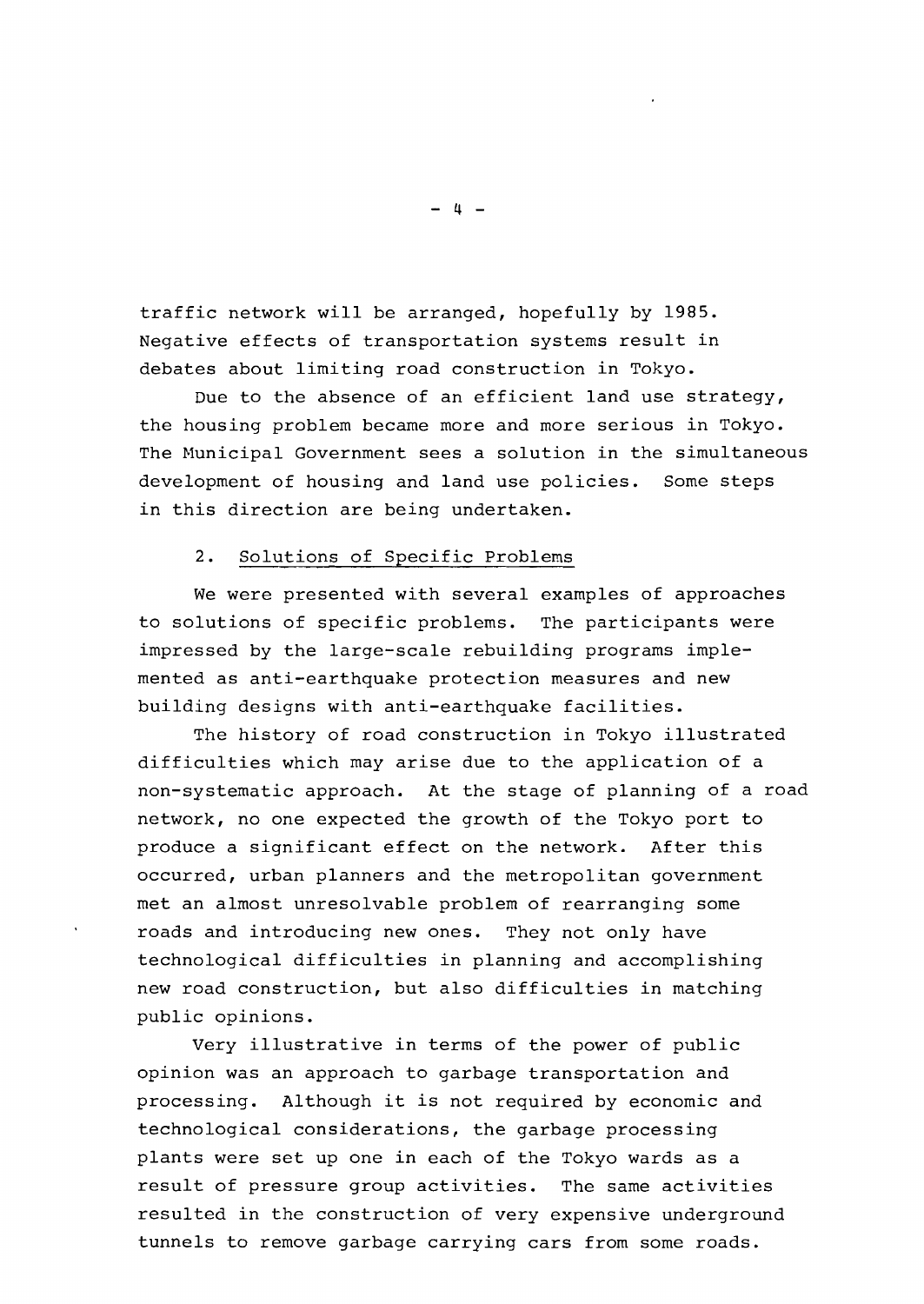## 3. Planning Methodology in the Tokyo Metropolitan Government

The Tokyo metropolitan government has a highly centralized hierarchical planning system: governor, deputy governors, departments. The finance department has a special position in terms of its influence on other departments. There is no rigorous methodology of planning. The plans of all departments are independent, so that there are no horizontal links among departments. The budget is distributed on a proportional basis plus some increment for growth. There are no operation research models at the highest level of decision making in the metropolitan government, however they are widely used at the level of subsystems, e.g. public transportation.

The following conclusions may be drawn from analyzing results of the field trip:

The Tokyo example illustrates very well the variety of urban problems and shows how serious some of them may be (distribution of population, housing, transportation).

Difficulties of planning arise due mainly to three factors:

**1.** complexity of the system under study;

2. human factors;

3. lack of system approach to problem solutions.

System complexity makes it difficult to evaluate the consequences of decisions. For example, satellite cities were initially planned as <sup>a</sup> means for population deconcentration and for unloading the center. The initial housing price was low, but it rapidly grew as these cities did not have enough money for their development in the form of taxes, as there was, initially, no industry planned. Thus industry started to move from the Tokyo center into the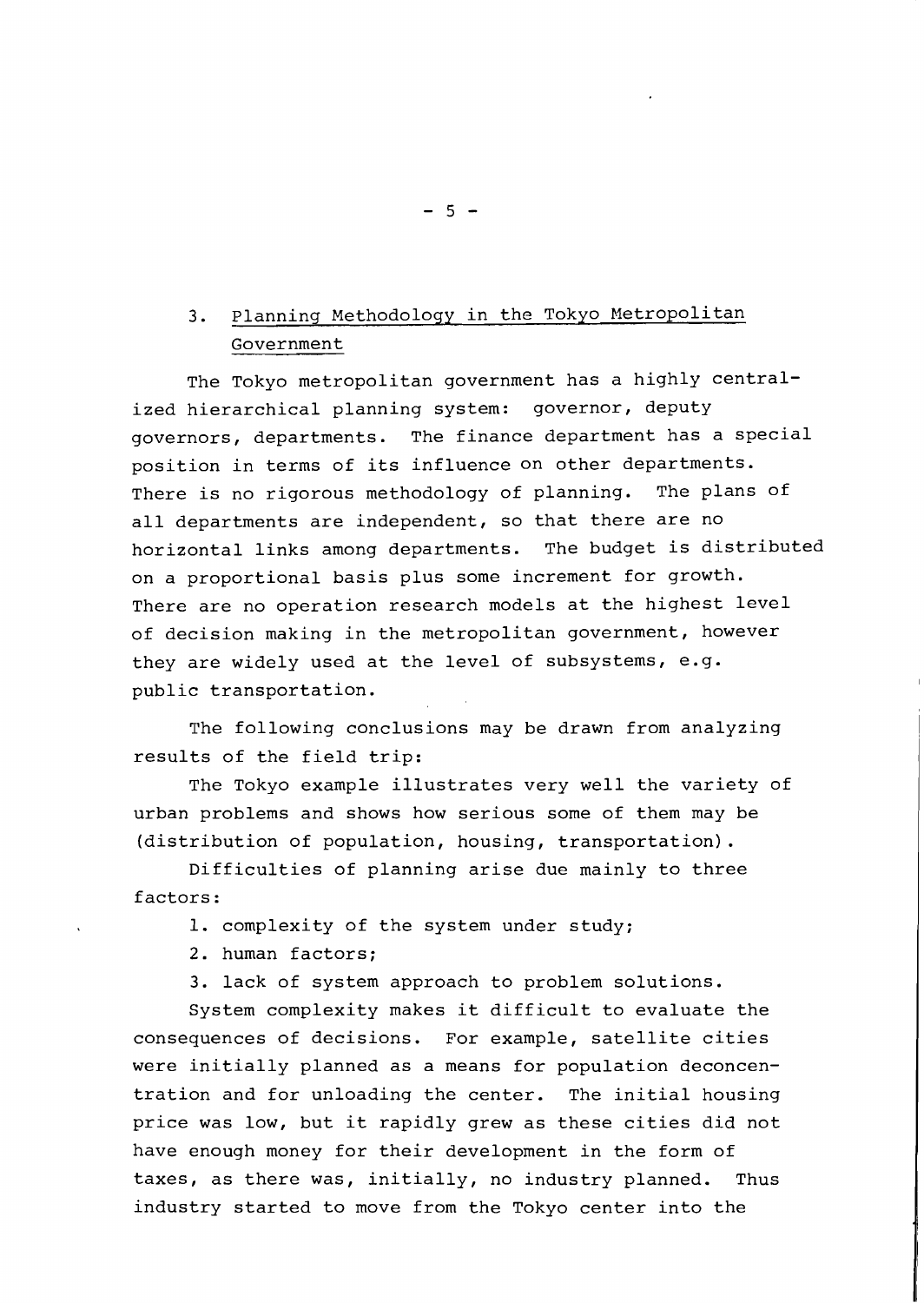satellite cities. This solved one part of the problem, but regenerated the old problems of population overconcentration, transportation, pollution, etc.

Human factors contributed <sup>a</sup> great deal to the difficulties of planning and the implementing of plans. Public debates about planned activities sometimes continue for several years reducing the actuality of plans and promoting solutions which often reflect the interests of pressure groups, not of the community as a whole.

Due to the lack of a system approach to urban problems' solutions, the plans and activities of governmental departments are not matched when dealing with clearly interconnected problems. Partial solutions found by separate departments do not often meet the requirements of others and this results in wasting efforts and moneys. The unexpected strong influence of the Tokyo port on road networks is <sup>a</sup> good illustration of the absence of <sup>a</sup> system approach. The importance of developing a system approach to urban problems was stressed. These would allow the treatment of <sup>a</sup> whole set of interrelated problems over <sup>a</sup> whole set of planning stages starting from the formulation of goals and passing through evaluating the attainability of goals, generating alternative strategies, choosing optimal or rational strategies, implementing and correcting plans to achieve the best attainments of the goals.

Under the influence of the field trip discussion, an integrated methodology for urban planning became the main topic of the subsequent workshop.

### II. <sup>A</sup> Summary of the Urban Planning Workshop

The workshop was carried out in an atmosphere of informal discussions. The common feeling was that the hours allotted to it were clearly insufficient to cover all issues related to the general topic of the integrated urban planning. There were two sessions of the workshop. One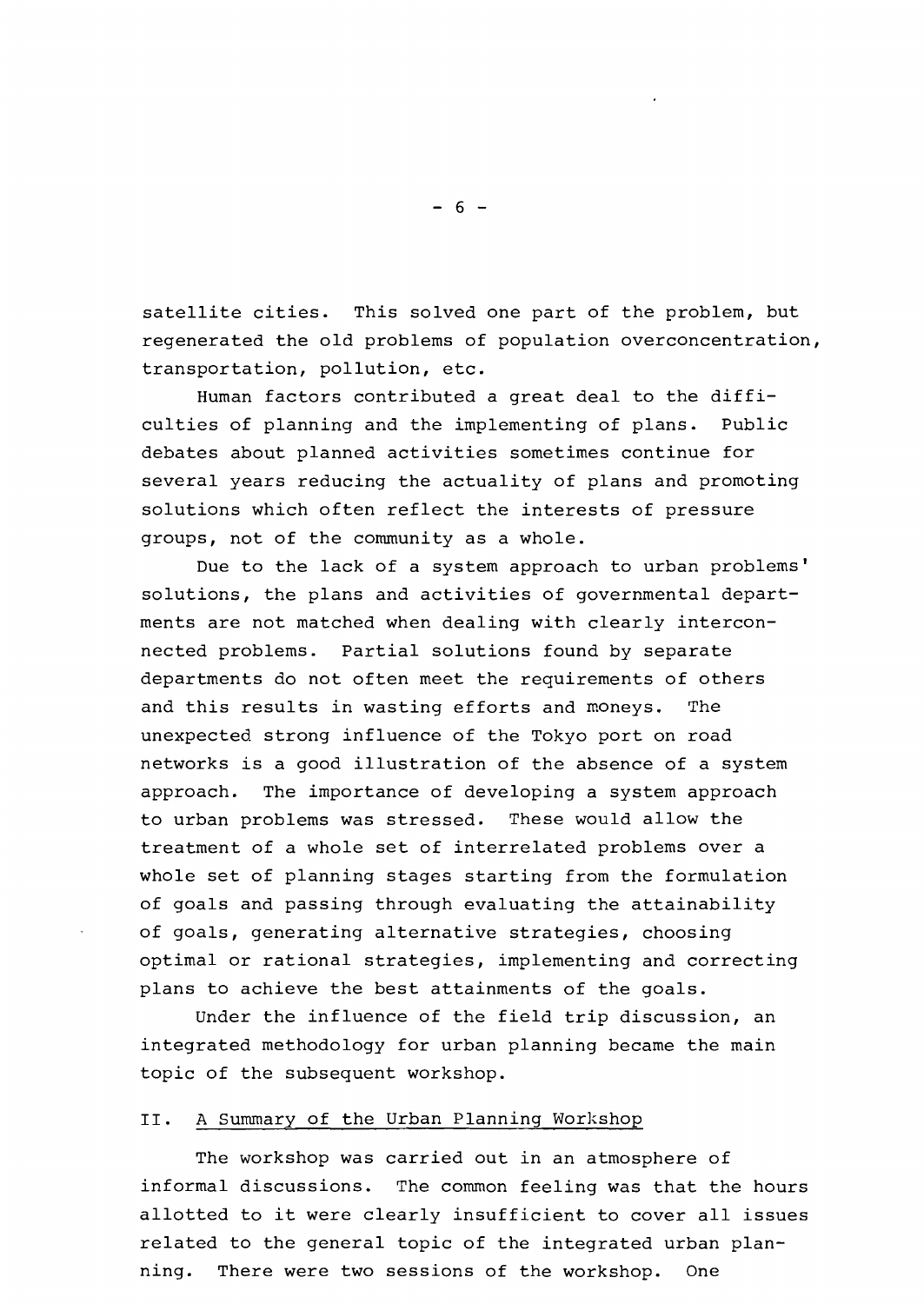attracted 15 participants and another--10 participants from six countries: Japan, UK, USA, USSR, Canada, Indonesia. Three background papers appeared spontaneously and they contributed very much to structuring the discussion.

An integrated planning approach for urban management was suggested by Dr. Yasuda (Japan) which interrelated the micro and macro levels of management. It was based on systems dynamics principles and assumed close interaction between the decision-maker and a model in process of making decisions. The basic information sources for a macro-model are statistical data, whereas for the micromodel information is obtained through questionnaires.

It was noticed that implementation of the model may meet serious difficulties as it is <sup>a</sup> contrast to the existing system of urban management in Japan.

Discussion of integrated planning revealed very important problems of goal setting. It was stressed that the process of goal setting is closely related to human activity and is highly dynamic in its nature.

However strange it may seem but no more elegant solutions of goal setting problems than Delphy were found. <sup>I</sup> suspect that this may be the result of direct influence of the personality of Norman Dalkey who made very good contributions to the workshop, both by presenting the background paper on the Los Angeles experiment concerned with urban goal setting and by active participation in discussions. Many discussants underlined clearly positive results of applying Delphy not only to urban problems but to other types of problems as well, e.g. technological assessment. Beside Delphy, a single-expert approach and gaming simulation approach were discussed as prospective instruments for urban decision making.

An interesting practical approach to goal setting for urban planning was presented by Dr. Yen (Canada). He

 $- 7 -$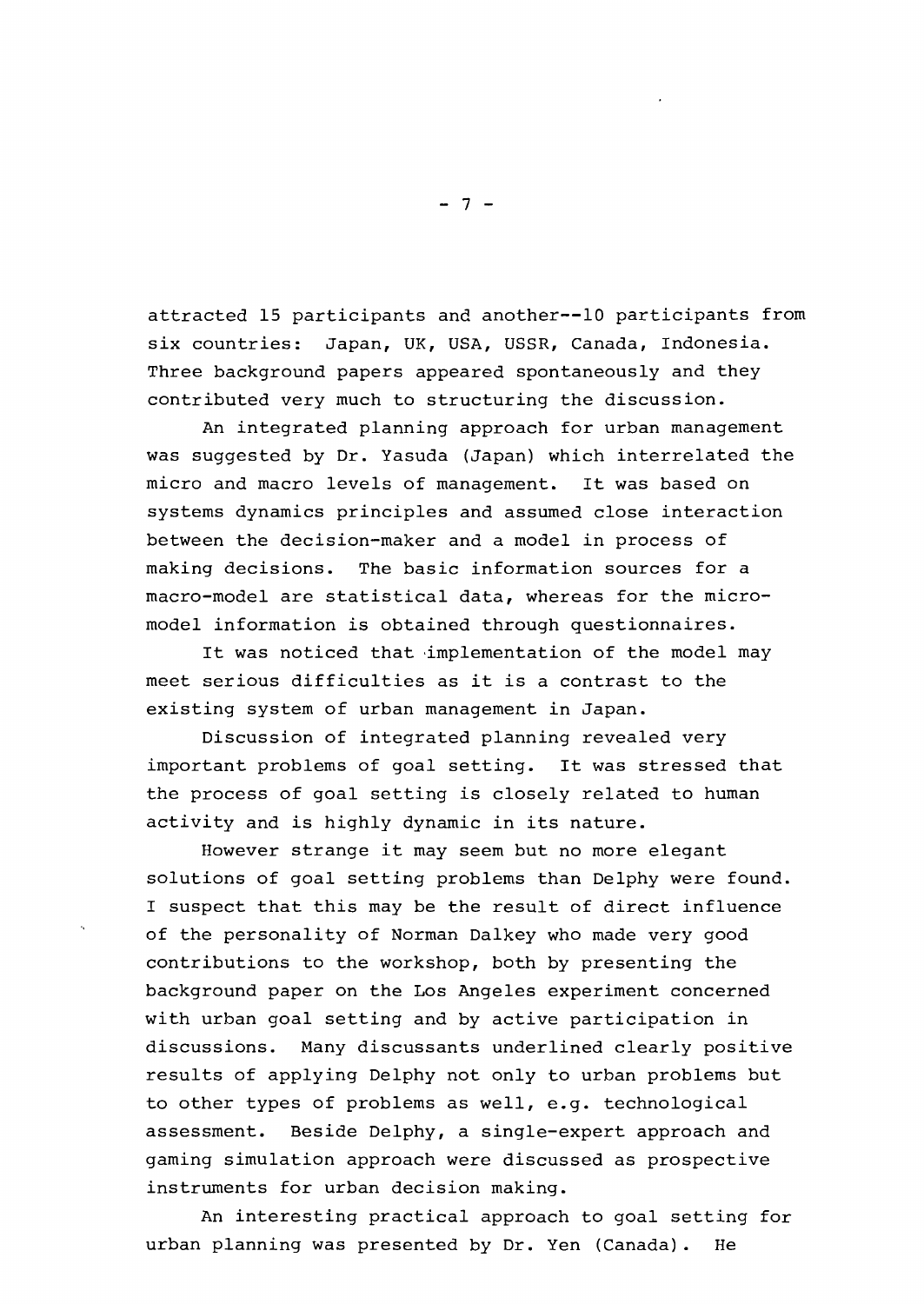suggested <sup>a</sup> so-called community approach which is based on intentional biasing of goals weights in-the direction of the people's interests. <sup>A</sup> project for restructuring urban management in the city of Winnipeg was presented.

Several discussants expressed the necessity for closer interaction of urban managers and operation research specialists. They argued that this may result not only in better models, but in narrowing gaps between the design and implementation stages.

The latter problem was discussed using the relation of decision making and supporting data base as an example. Prof. N. Dalkey described <sup>a</sup> very illustrative case where a comprehensive urban data base was helpless in formulating answers to questions set up by practical decision makers, although it appeared very efficient by the judgements of operation research specialists.

The feasibility of <sup>a</sup> general purpose data base structure for urban planning and management was under discussion. Participants exemplified several case studies showing <sup>a</sup> strong effect of specific national approaches to planning which should be reflected in a structure of the data base. IIASA initiative in arranging comparative studies of urban systems at the cross-national level gained positive responses and was supported by participants.

The following conclusions may be drawn from the workshop sessions. Although formal and formalized approaches to urban planning develop in many countries, there is evident lack of integrated planning methodology which is able to cope with the whole variety of urban problems. Such a methodology may be developed through collecting and generalizing urban planning experience accumulated in different countries. First steps are being taken now in this direction, such as international urban planning workshops and collaborative studies (IIASA Urban Project activity being an example) .